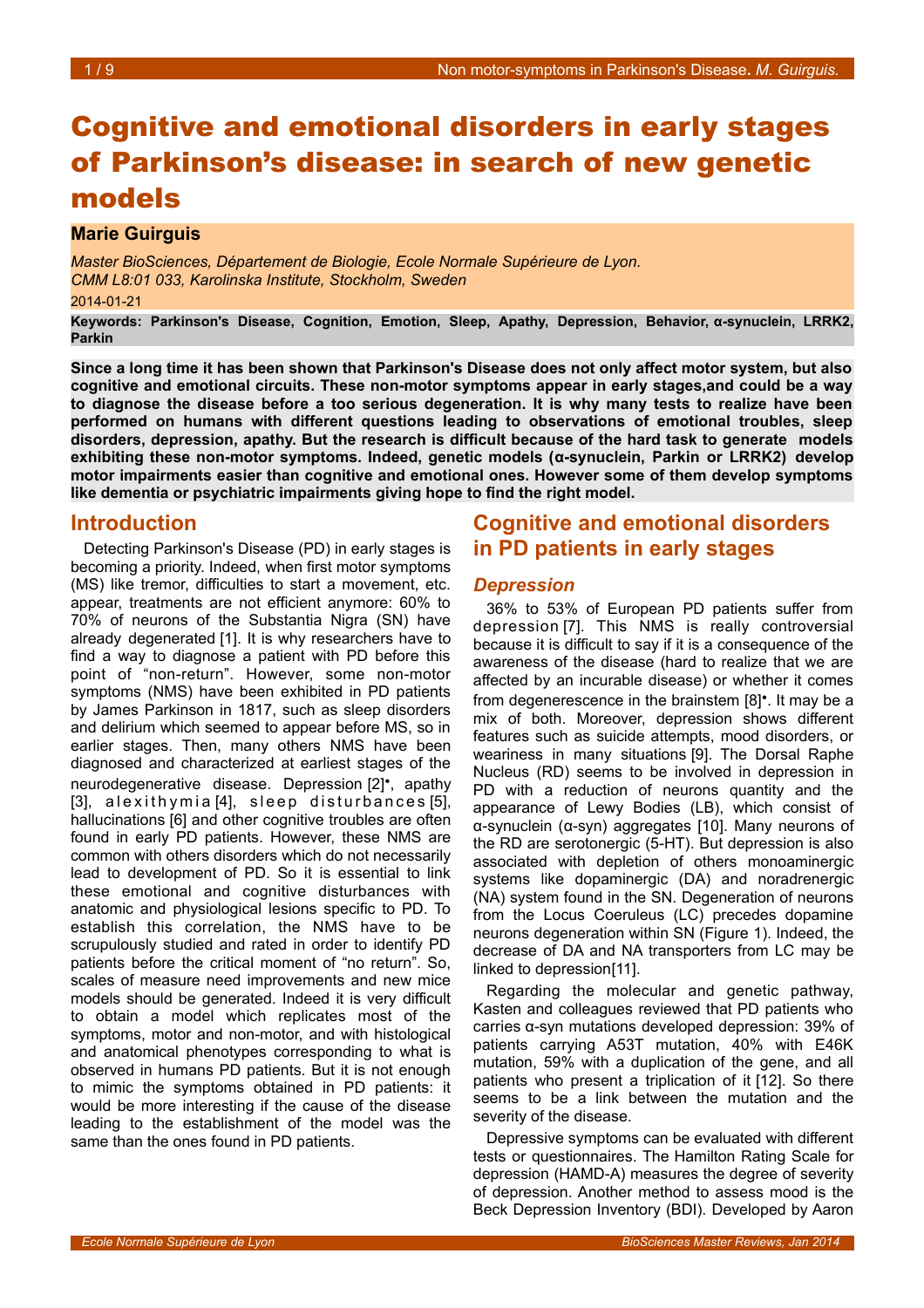T. Beck in 1961, he revised it in 1978 (BDI1-A) and in 1996 (BDI-II). It consists in a 21 multiple choice questions about patients feelings in the last few days. The different possible answers are: 0 "I do not feel sad", 1 "I feel sad", 2 "I am sad all the time", 3 "I am so sad or unhappy that I can't stand it". The final score varies from 0 (minimal severity) to 63 (worse severity). It is interesting to notice that BDI-II is positively correlated with the HAMD-A with a Pearson R of 0.71 which valid both test [13]. Older scales as the Geriatric Depression Scale-15 (GDS-15) can be used to evaluate depression.

### *Apathy*

Apathy is characterized by a decrease of motivation, with a reduced wish of participating to different activities and a weak consciousness. The patient also displays cognitive impairments or emotional distress, and other features: hypomimia, a reduction of facial mimics caused by motor and psychological factors, rigidity, axial impairment. It is explained by the impairment of the frontal lobes caused by damages of the frontal cortex. Frontal-subcortical circuits could be also involved leading to basal ganglia disorders (Figure [1\)](#page-1-0) [14]•. Then, apathy can be evaluated with the Lille Apathy Rating Scale (LARS) which is a structured interview consisting in 33 items divided into 9 domains.

This scale makes the discrimination possible between apathy and depression. It also organizes the trouble in four categories. So it allows researchers to assess that 16,5% to 42% of PD patients are apathetic. It has also been shown that apathy is correlated to loss of recall and executive functions [3]. T h e Wisconsin Card Sorting Test (WCST) is a way to measure it and to detect frontal lobe disturbances. That is why many researchers consider that apathy should be taken in consideration as an early sign of dysexecutive symptom in PD revealing troubles of cognitive processing.

#### *Emotions*

PD patients suffer from abnormal recognition of facial emotion [20–22]. Bowers and colleagues showed that PD patients exhibit a "blunted startle eye-blink response" viewing nasty images [18] while Miller and colleagues observed that PD patients seem to be under-reactive when they are faced with an emotional stimulus [19]. Physiopathologically speaking, the disturbance may be coming from a pupil dilatation issue which is the consequence of sympathetic activation during the presentation of pictures involving emotional responses. It is good to know that the sympathetic way is regulated by the noradrenergic brain stem nuclei and inhibited by the parasympathetic w a y [20]. However, reactions of PD patients are



<span id="page-1-0"></span>**Figure 1. Structures involved in non-motor symptoms of Parkinson's Disease.** *(Modified from Servier Medical Art.)* Recapitulation of brain lesions correlated with the different NMS: depression (blue), apathy (orange), emotion (pink), sleep disorder (green). Degeneration of dopaminergic neurons are involved in all symptoms, but especially in depression. These different part of the brain are linked and explain the dependance between NMS. The different arrows illustrate the projections between nucleus and show the convergence of structures on the amygdala, which projects itself on Substantia Nigria and which is the emotion and feeling center. So this picture shows all the links explaining the strong correlation between the LC, the RD, the SN, the amygdala and the basal ganglia (the drawn way are not representative of the real circuit of the neurons projections).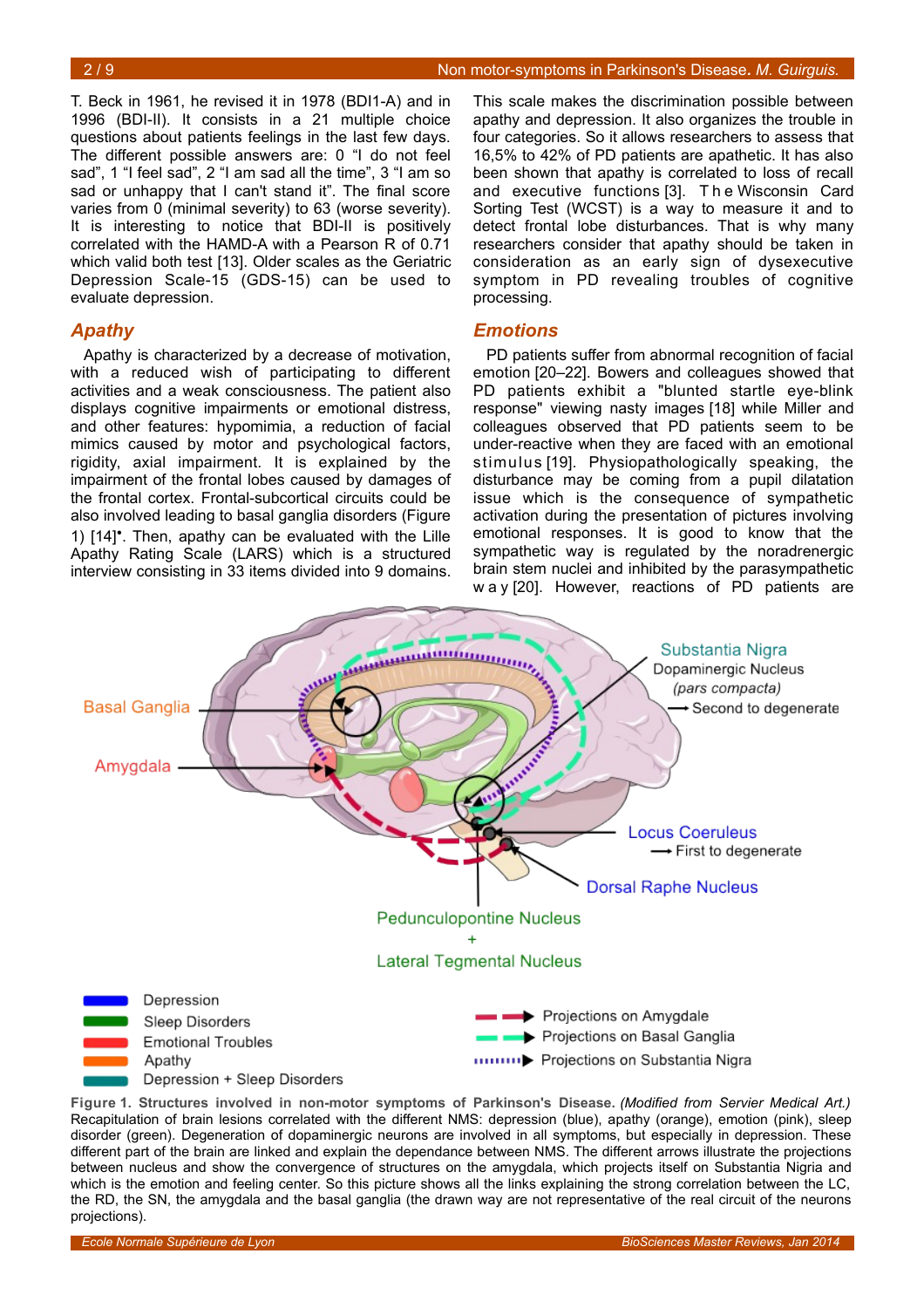different. Indeed, many studies tried to measure pupil dilatation diameter and ocular movements as an emotional processing to compare PD patients and controls viewing affective scenes. But results are really divergent. Some studies reveal a normal behavior for voluntary saccade movements but not for reflex [21] while Briand and colleagues show the opposite result [22]. Recently, another study shows results from hyperreflexive saccades during emotional stimuli to a total disregard for theses emotional stimuli [23]. To conclude about the ocular processing, we can only say that when PD patients present emotional abnormalities, it might come from an amygdala atrophy (Figure [1\)](#page-1-0) and the characteristic Lewy body deposition [18] even if no significant correlation between eye movements and PD severity has been shown.

### *Sleep Disorders*

Demonstrations of sleep disorders arise years before MS [24]. 60% to 98% of PD patients suffer from it. Two phenomena are observed: the Rapid Eye Movement sleep Behavior Disorder (RBD) and the Excessive Day Sleepiness (EDS) [8].

RBD leads to a loss of normal skeletal muscle atonia due to the absence of motor activity. It is linked to a complex dysfunction of GABAergic, glutamatergic and cholinergic systems due to a degeneration of brainstem nuclei in the latero-dorsal pontine tegmentum. Indeed, in normal REM-sleep, cholinergic neurons are strongly active, leading to the hypothesis of a disruption in the processing of cholinergic facilitation for REM-sleep. For EDS, other structures impairments seem to be involved such as pedunculopontine nucleus (PPN), the lateral tegmental nucleus (LTN), the LC [8]•[24]••, the D R [8] and their anatomical connections (amygdala, pallidum, neocortex...) (Figur[e1\)](#page-1-0) [24]••. But the direct link between sleep disturbances and theses structures remains unclear [8]. Several scales are used to diagnose sleep troubles in PD patients: the Pittsburgh Sleep Quality Index (PSQI) assesses the nocturnal sleep impairment while the Epworth Sleepiness Scale (ESS) estimates daytime somnolence (significant when score is higher than 10 because the maximum score corresponding to the strongest difficulties is 21).

### *A Global Study*

In order to evaluate NMS of PD in a global way and to have the possibility to rate severity or disease stage, a first questionnaire has been developed as a primary screening instrument for NMS. It is the Non-Motor Symptoms Questionnaire (NMSQuest) evaluating cognitive and sleep disorders with "present" or "absent" responses (Figure [2\)](#page-2-0) [25]••. In addition, the Unified Parkinson's Disease Rating Scale (UPDRS) evaluates the severity of the disease for patients that have already been diagnosed as affected by PD. It is used in studies in order to make homogenous patients groups (same stage in the disease) and performed only at the third part of the study because it tests motor activities: it shows the important place that NMS takes in the disease[26]. Duncan and colleagues recently made a global study with an array of questionnaires: the

NMSQuest, the Mini-Mental State (MMSE) and the Montral Cognitive Assessment (MoCA) evaluating global cognitive functions, the GDS-15, the PSQI and the ESS. Thanks to these tests, authors observed different NMS such as attention, apathy, memory, hallucinations, disillusions, depression and anxiety, sleep. It was demonstrated that PD patients suffer more from NMS than controls: mean number  $8.3 \pm 4.3$ symptoms for PD patients versus  $2.8 \pm 2.5$  for controls (*P*<0.001). Many PD patients displayed memory troubles (53.8%) but many controls complained of the same cognitive impairment (40.8%). Moreover, MMSE and MoCA showed significant reduced scores in PD patients compared to controls and increases of depression and anxiety via GDS-15 [27]•. NMS are positively correlated with The Parkinson's Disease Questionnaire Summary Index (PDQ-SI), the UPDRS and severity of depression. Note that NMS such as hyposmia, constipation and RBD represent the earliest symptoms of PD [27]•.



<span id="page-2-0"></span>**Figure 2. Study of non-motor symptoms in Parkison's Disease patients.** *(Adapted from Chaudhuri et al, 2008.)* Results of the NMSQuest with PD patients and controls (same age) showing the percent of people who answer yes to the appearance of the symptoms during their disease.

# **Genetic Models for Parkinson's Disease**

All these symptoms have been observed and measured in PD patients. But the current main problem is the lack of valid models to test treatments and understand how they appear. Indeed, animal models already used recapitulate the different symptoms but are not based on the true origin (for the genetic forms). On the contrary, models based on mutations found in PD patients do not mimic correctly all symptoms (histological, motor and non-motor symptoms). That is why it is necessary to develop genetic models which are able to reproduce the origins of the disease and lead to the same symptoms.

Until now, there are three major genetic models used in PD research: α-synuclein (α-syn), LRRK2 and parkin models (Figure [3\)](#page-3-0). Indeed, the first gene identified as involved in PD was the *α-syn* gene [28]. More recently, new mutations have been found in Leucine-Rich Repeat Kinase 2 (LRRK2), Parkin, PTEN-Induced Kinase 1 (PINK1) and DJ-1 genes. Theses proteins are associated with mitochondrial metabolism or are involved in protein degradation through the ubiquitine proteasome system [29]•. This review will then recapitulate these three models as the most relevant and the most studied until today.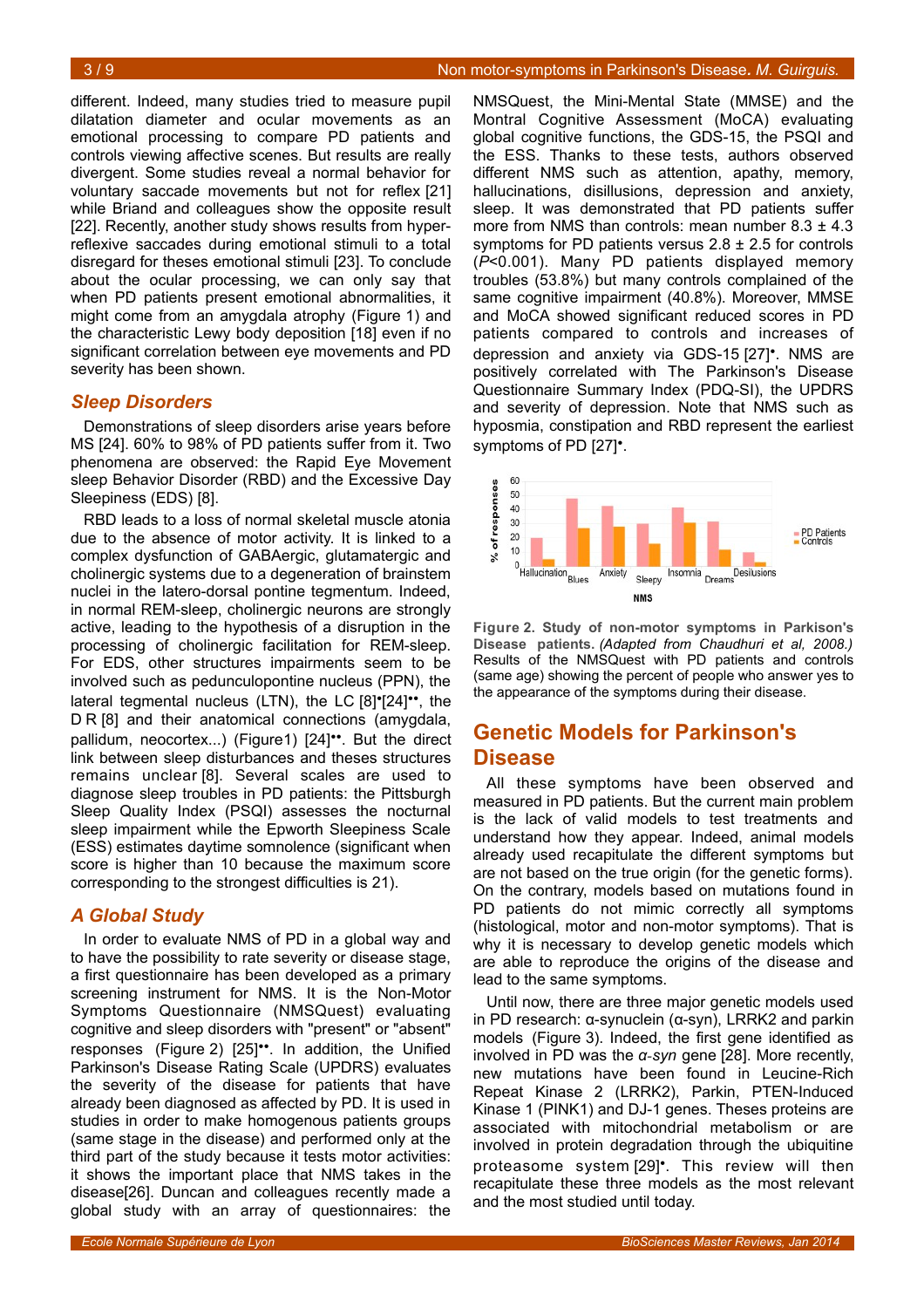

<span id="page-3-0"></span>**Figure 3. Transgenic mice generated for PD study.** Several models have been performed to establish most symptoms (motor and non-motor) of PD. Here are listed the promoters used (blue), the mutations studied and most common (brown), the transgene expression pattern (purple), the damaged structures (pink) and the symptoms observed in mice models (orange).

## *Models based on autosomic dominant gene mutated*

#### **α-synuclein model**

The *α-syn* gene is an autosomal dominant gene. Its overexpression has been developed by using several promoters. Nevertheless, these models do not illustrate all neurological lesions features and behavior of PD patients.

Use of tyrosine hydroxylase promoter (Thp) restricts t h e α-syn expression to catecholaminergic neurons because tyrosine hydroxylase allows to transform Ltyrosine into L-DOPA, therefore it is specifically expressed in this. Several lines of mice have been generated with this promoter. One of them expresses a construction with the human α-syn protein containing a double mutation A53T plus A30P under Thp in which Richefield and colleagues observed the degeneration of nigrostriatal neurons and a locomotor activity decrease [30]. Other lines have been generated with truncated α-syn under Thp. However it does not lead to degeneration of SN neurons (which occurs at early stages of the disease) but only to nigrostriatal pathology [31]. Chen and Feary also showed that the phosphorylation of Serine 129 of α-syn protein is necessary to increase the pathology in flies [32] and to get a cell loss and a reduced dopamine level in mice even if it is not enough to cause significant neurodegeneration [33].

Other transgenic mice have been generated with Prion promoter (prpP) controlling human α-syn mutated on A53T position. Use of Prion promoter allows to

obtain high quantity of the mutated protein in neurons. The A53T mutation found in PD patients seemed to be link to a large field of phenotype and more particularly to a high frequency of dementia and psychiatric impairments [29]•. Paumier and colleagues studied transgenic mice prpP-A53T and observed sensorimotor dysfunction before the onset of early symptoms of PD such as motor problems and cognitive deficiency. At 6 and 12 months, these mice exhibit loss of spatial memory and signs of long-term depression [34]. Another line has also been conceived with prpP but with human α-syn mutated on E46K. This missense mutation is able to cause PD and authors noted that morphology, histology and biochemistry of LB was closer than ones in prpP-A53T mice. It also leads to the formation of neurofibrillary tangles (tau aggregation) [35]. Regarding the behavior of these mice, it is surprising to observe some mice which develop serious motor impairments while others present no significant differences with wild-type mice, maybe due to their intrinsic heterogeneity [35].Two other promoters can be used: PDGFbeta and Thy1, allowing to observe different pattern of expression [36]. Construction with PDGFbeta promoter is associated with reduced level of dopamine in the striatum. This transgenic line of mice allowed to demonstrate a neuroprotective effect of anti-α-syn antibodies *in vivo* [37]. Thy1 has the advantage to lead to an expression of wild-type human α-syn in high and widespread levels in cortical and subcortical neurons, and more precisely in SN *pars compacta* avoiding glial, spinal or neuromuscular pathologies [36]. It has been observed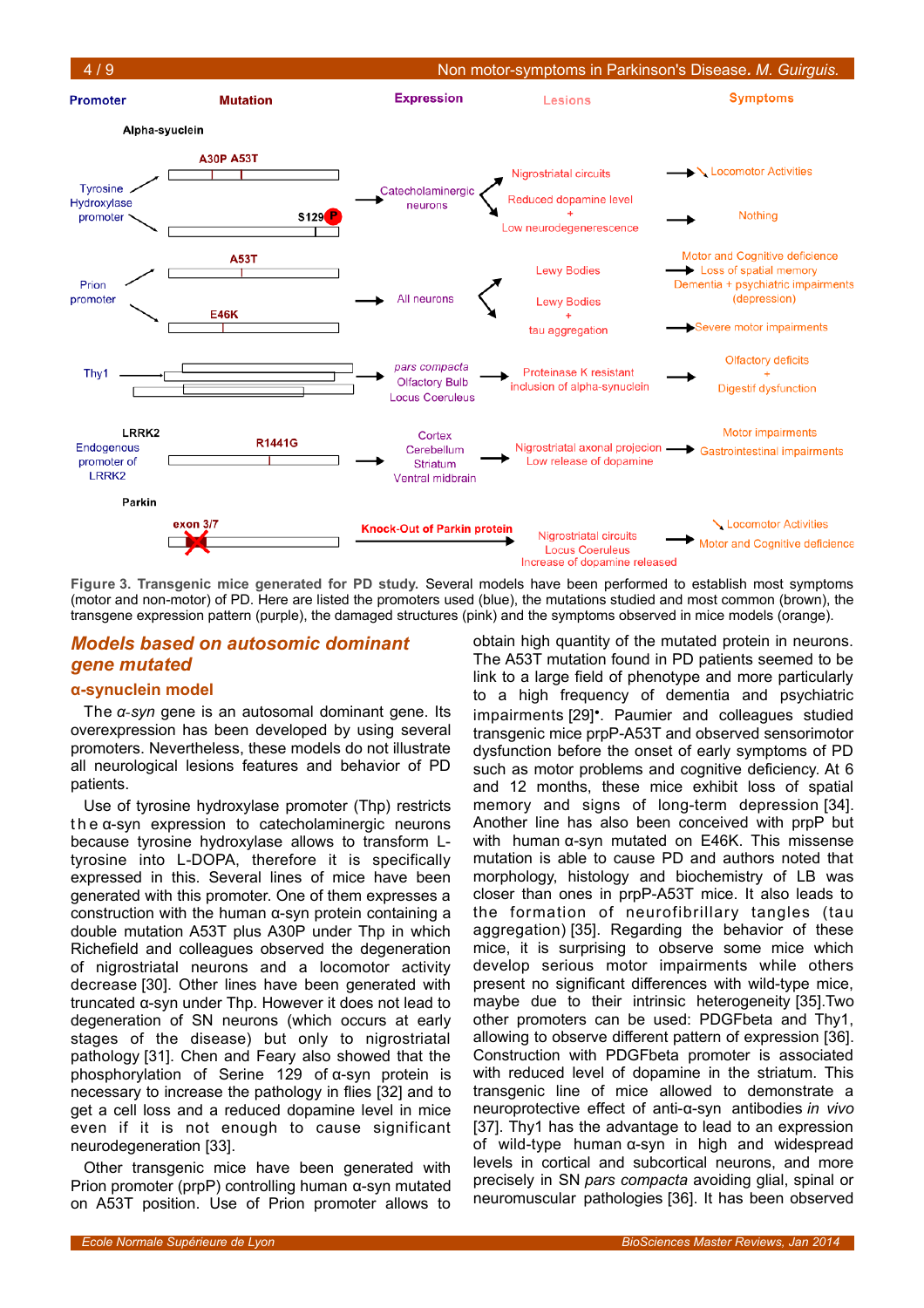that proteinase K resistant inclusions of α-syn, an important symptoms in PD, are present in olfactory bulb, SN and LC, regions involved in earliest stage symptoms of PD [38,39]. So these mice mimic early NMS of PD, such as olfactory deficits and digestion dysfunctions [40]. However, emotional and cognitive symptoms, and more particularly depressive phenotype have not been found yet α-syn mice models, reducing the validity of these models.

### **LRRK2 model**

LRRK2 is strongly involved in both sporadic and familial α-synucleopathies. LRRK2 impairments lead to dysfunction of cytoskeleton dynamics and of the protein degradation system. The most common mutation is G2019S. Li and colleagues designed a transgenic line of mice carrying mutation R1441G, made with a bacterial artificial chromosome clone in which there is the full length LRRK2 gene mutated on arginine 1441. This model is interesting because it recapitulates the main features of PD such as disturbances in movement and a lower dopamine release linked to nigrostriatal dopaminergic axonal projection impairments [41]. So these mice could be a good model for therapeutic improvements. In a more recent study, Bichler and colleagues tried to investigate if NMS precede MS with this transgenic mouse. They did not find symptoms at early stage but only gastrointestinal disorders [42]. So this transgenic mouse could be a good model with the advantage of a progressive age-dependent phenotype motor deficit for therapeutic improvement but the absence of NMS remains an imperfection. More generally, LRRK2 acts like α-syn: enhancing through an overexpression of the gene increase the neuropathology. On the contrary, a knock-out of the gene reduces cell disorders [43].

# *Model based on autosomic recessive gene mutated*

#### **Parkin model**

The parkin gene is an autosomal recessive gene. Parkin protein is involved in proteasome system as an E3 ubiquitine ligase. Recently, it has been shown that Parkin was associated with the mitochondrial outside membrane and could be play a role in the up-keeping of mitochondrial integrity [44]. Parkin acts mainly with PINK1 in the same mitochondrial regulation pathway. A dysfunction of this pathway will stop the process of removal of mitochondrial damages which have as consequences an increase of oxydative stress. This condition seems to favor the α-syn aggregation process [45]. The deletion of the third or the seventh exon in mice leads to get knocked-out mice for Parkin protein which show lesions in nigrostriatal circuits (dopaminergic projections) and within the LC (noradrenergic system). Cognitive and locomotor deficiency were observed [46]••. Surprisingly, an overexpression of Parkin also leads to impairments: progressive degeneration of SN, confirming the hypothesis that some *parkin* mutants may behave as a dominant-negative [43].

### *Model based on genetic tools*

Not all genetic models are obtained through the generation of transgenic line of mice. Overexpression o f α-syn is a way to generate PD models. High concentration of the protein allows to obtain significant neurodegeneration and NMS or MS and to get it more quickly. Viral vectors as lentiviruses or adenoassociated viruses (AAV) can been used. Decressac and colleagues performed an AAV construct using neuron-specific synapsin-1 promoter. They improve the construction in integrating in it a woodchuck hepatitis virus post-transcriptional regulatory element. The efficacy of this model has been demonstrated by the observations of severe motor impairments and degeneration of dopaminergic neurons compared to controls [47]••. Studies are actually done to test the NMS as depression in Per Svenningsson group by overexpress the α-syn in the SN and the VTA.

# *Estimation of cognitive and emotional troubles in mice models*

#### **Behavioral tests on an interesting mice model**

An interesting study has been done on an animal model displaying reduced for vesicular storage of monoamine because it only expresses 5% of normal vesicular monoamine transporter 2 (VMAT2-deficient). It has been show that these mice suffer from lots of the NMS [48]•. Through the Forced swim test (FST) and the Tail Suspension Test (TST), measuring mood and depress states of mice by the immobility time, Taylor and colleagues showed that, in early stages (4-6 months), there were no significant difference between normal and VMAT2-deficient mice. But later, at 12-15 months, the immobility time for VMAT2-deficient mice was higher. Moreover, when both VMAT2-deficient mice were exposed to desipramine (an anti-depressive drug), the immobility time of VMAT2-deficient mice decreased to control mice level. It demonstrates that this model could be valid to test the different NMS of PD. On the contrary, the resperine, an inhibitor of VMAT2, accelerated the depressive-like symptoms. Concerning the sleep disturbances, there is no significant difference between controls and VMAT2 deficient mice. Indeed, authors have only noticed a trouble increasing with age, but not accentuated by aging. So VMAT2-deficient-mice seem to be a good model for the study of monoaminergic deficits manifested in human PD.

Another way to develop good mice model is to combine several mutations. For example, Hennis and colleagues described a genetic model with two knockout: Parkin and DJ-1 (Parkin<sup>-/-</sup>DJ-1<sup>-/-</sup>). DJ-1 is a protein involved in the mitochondrial pathway and which participates to the decrease of oxydative stress. Animal models expressing only mutated parkin did not shown NMS. So different tests have been performed in order to test both MS and NMS. Indeed, it has been shown that the locomotor activity and coordination of movements was reduced in Parkin-/-DJ-1-/- mice, more than Parkin<sup>- $\pm$ </sup> alone. In addition, these mice displayed troubles in their reflexes and sensitive mechanisms.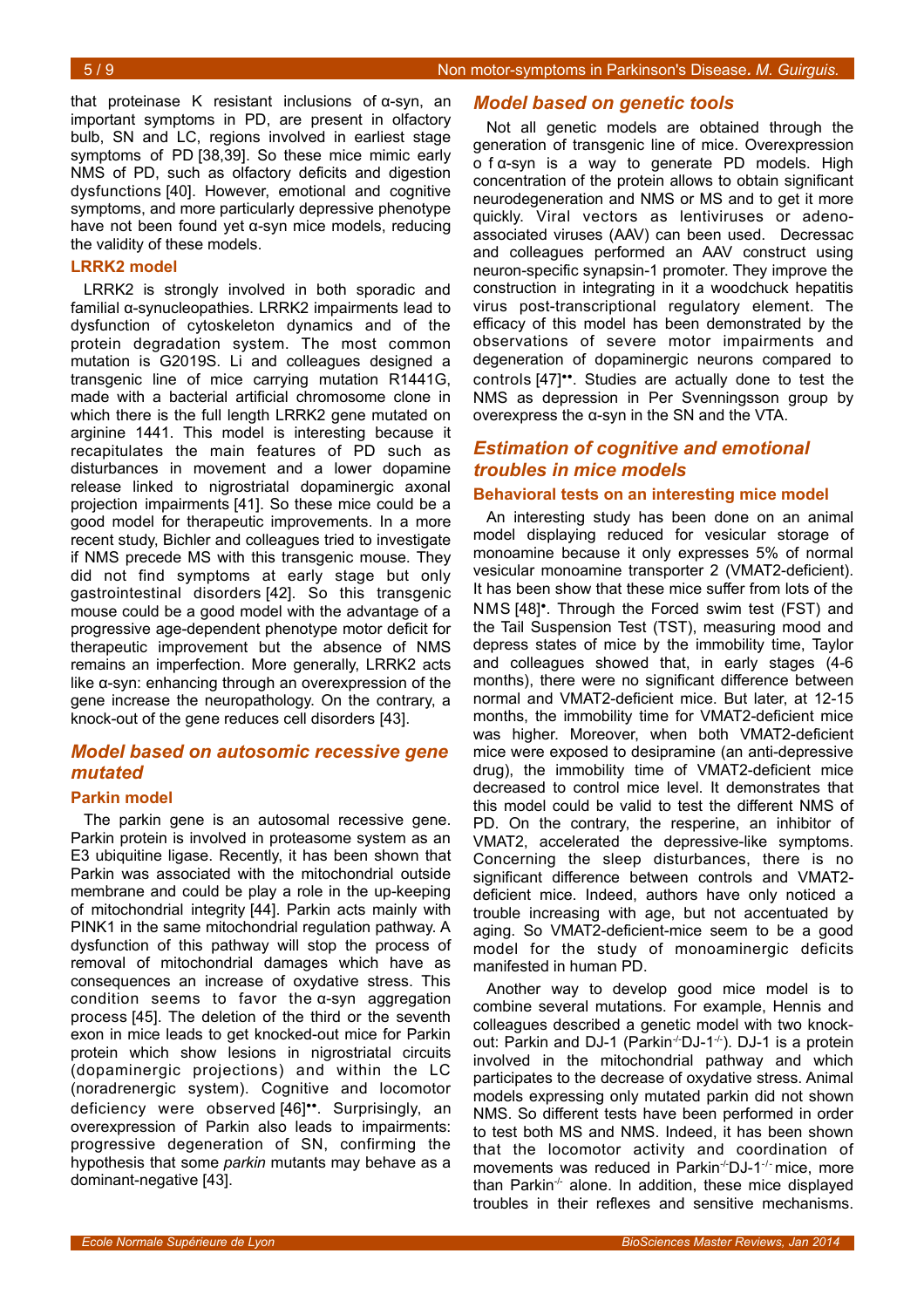The authors tried to understand if the results of the coordination test, which consists in measuring latency for falling for mice from a rotated platform, were due to the fear or the anxiety of the fall. So they performed a FST and observed a decrease of immobility time when anti-depressive drug were administrated to these mice. This model shows depressive states of PD mice. This aspect seems interesting to develop with more tests in order to create more models allowing to study NMS of PD [49].

Others behavioral tests are possible to test the different NMS, like "sucrose preference" or Intracranial self-stimulation (ICSS). Indeed, studies performed in line mouse KO for *α-syn* gene show that they had superior level of ICSS in comparison with controls. This deletion may lead to an increase of DA release in the mesolimbic terminals [50]. We can also perform open field test and Elevated Plus-Maze (EPM) which are others ways to evaluate a depressive-phenotype in mice.

# **Conclusion**

Many NMS have been listed in scientific literature, but the ones taken for cognitive and emotional are mainly depression, apathy, sleep disorders, emotion troubles like fear, anxiety, and others less detailed here, like hallucinations. All these symptoms are measured with different scales in PD patients, but also used in other pathologies. It could be useful to realize more test as the NMSQuest in order to diagnose earlier PD patients, to the possible extent. Indeed, if this kind of test was more automatic, and if complementary exams were performed as IRM (view of dopaminergic neurons), patients could be cared before a more severe stage of the disease. After that, PD patients who had developed the NMS and MS could be genotyped in order to identify a mutated gene which may be correlated to the different NMS observed before. This approach could serve the development of new models based on these mutated genes discovered, which group together the NMS, combined with known mutation of proteins such as α-synuclein, Parkin, LRRK2, etc. Indeed, after recapitulating of the main genetic models, a huge absence of NMS appears very clear. Few models already developed, like prpA53T, display cognitive troubles as dementia and depression. However it is hard to find one which presents sleep disorders, emotional troubles, apathy, etc., all together. These conclusions could let us think that the generation of one unique model with all PD symptoms is really ambitious, because of the variety of mutations each associated with different dysfunctions. Maybe the research of better models should target the development of different models expressing one cluster of symptoms in order to study this more specifically. The identification of new genes related to NMS could allow to understand which lesions in brain lead to these symptoms. Another point often seen in generation of model, is to take a new pharmacological dimension in using drugs which mimic the different NMS (for example the resperine leads to memory troubles but does not affect motor activity) [51]. But this way makes

harder the research of the origins of the symptoms, and only allows trials of new treatments.

# **Acknowledgments**

I thank Dr Per Svenningsson and Dr Dorian Caudal from the Karolinska Institute for their help and their advices concerning this review and Thibaut Deschamps who followed the progression since the beginning, without forget Lucie, Dorian and Dylan who supported me.

# **References and recommended reading**

Papers of particular interest have been highlighted as: of special interest of outstanding interest

- 1. Riederer P, Wuketich S: **Time course of nigrostriatal degeneration in parkinson's disease. A detailed study of influential factors in human brain amine analysis**. *J. Neural Transm.* 1976, **38**:277–301. [PMID: 956814]
- 2. Becker G, Müller A, Braune S, Büttner T, Benecke R, Greulich W, Klein W, Mark G, Rieke J, Thümler R: **Early diagnosis of Parkinson's disease**. *J. Neurol.* 2002, **249 Suppl 3**:III/40–48. [doi: 10.1007/s00415-002-1309-9] [PMID: 12522572]
- The authors explain that the NMS are directly linked to damages of dopaminergic neurons but also to others structures which belong to the same circuit.
- 3. Varanese S, Perfetti B, Ghilardi MF, Di Rocco A: **Apathy, but not depression, reflects inefficient cognitive strategies in Parkinson's disease [Internet]**. *PLoS One* 2011, **6**. [doi: 10.1371/journal.pone.0017846] [PMID: 21437255] [PMCID: PMC3060914]
- 4. Goerlich-Dobre KS, Probst C, Winter L, Witt K, Deuschl G, Möller B, van Eimeren T: Alexithymia-an **independent risk factor for impulsive-compulsive disorders in Parkinson's disease**. *Movement Disorders* 2013, doi:10.1002/mds.25679. [doi: 10.1002/mds.25679]
- 5. Iranzo A, Molinuevo JL, Santamaría J, Serradell M, Martí MJ, Valldeoriola F, Tolosa E: **Rapid-eye-movement sleep behaviour disorder as an early marker for a neurodegenerative disorder: a descriptive study**. *Lancet Neurol* 2006, **5**:572–577. [doi: 10.1016/S1474- 4422(06)70476-8] [PMID: 16781987]
- 6. Schmeichel AM, Buchhalter LC, Low PA, Parisi JE, Boeve BW, Sandroni P, Benarroch EE: **Mesopontine cholinergic neuron involvement in Lewy body dementia and multiple system atrophy**. *Neurology* 2 0 0 8 , **70**: 3 6 8 – 3 7 3 . [ d o i : 10.1212/01.wnl.0000298691.71637.96] [PMID: 18227417]
- 7. Aarsland D, Påhlhagen S, Ballard CG, Ehrt U, Svenningsson P: **Depression in Parkinson disease- epidemiology, mechanisms and management**. *Nat R e v N e u r o l* 2 0 1 2 , **8**: 3 5 – 4 7 . [ d o i : 10.1038/nrneurol.2011.189] [PMID: 22198405]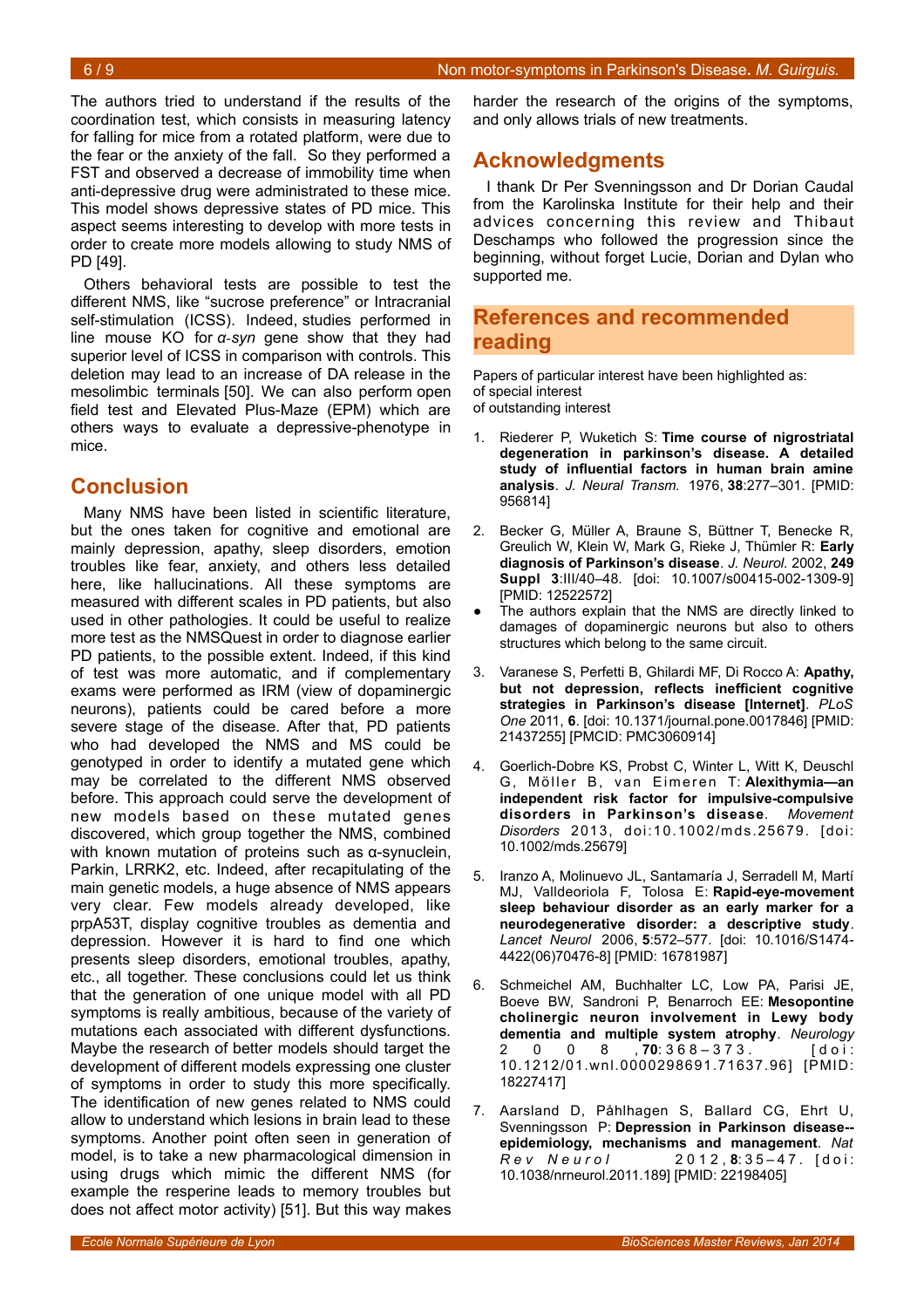#### 7 / 9 Non motor-symptoms in Parkinson's Disease*. M. Guirguis.*

- 8. Grinberg LT, Rueb U, Alho AT di L, Heinsen H: **Brainstem pathology and non-motor symptoms in PD**. *J. Neurol. Sci.* 2 0 1 0 , **289**:81–88. [doi: 10.1016/j.jns.2009.08.021] [PMID: 19758601]
- The authors research the link between the NMS and the MS through the anatomical lesions found in the brain of PD patients.
- 9. Merschdorf U, Berg D, Csoti I, Fornadi F, Merz B, Naumann M, Becker G, Supprian T: **Psychopathological symptoms of depression in Parkinson's disease compared to major depression**. *Psychopathology* 2003, **36**:221–225. [doi: 73446] [PMID: 14571050]
- 10. Yamamoto M, Pohli S, Durany N, Ozawa H, Saito T, Boissl KW, Zöchling R, Riederer P, Böning J, Götz ME: **Increased levels of calcium-sensitive adenylyl cyclase subtypes in the limbic system of alcoholics: evidence for a specific role of cAMP signaling in the human addictive brain**. *Brain Res.* 2001, **895**:233–237. [PMID: 11259782]
- 11. Schintu N, Zhang X, Svenningsson P: **Studies of depression-related states in animal models of Parkinsonism**. *J Parkinsons Dis* 2012, **2**:87–106. [doi: 10.3233/JPD-2012-12076] [PMID: 23939436]
- 12. Kasten M, Klein C: **The many faces of alpha-synuclein mutations**. *Mov. Disord.* 2 0 1 3 , **28**:697–701. [doi: 10.1002/mds.25499] [PMID: 23674458]
- 13. Montgomery EB Jr, Koller WC, LaMantia TJ, Newman MC, Swanson-Hyland E, Kaszniak AW, Lyons K: **Early detection of probable idiopathic Parkinson's disease: I. Development of a diagnostic test battery**. *Mov. Disord.* 2000, **15**:467–473. [PMID: 10830410]
- 14. Pluck GC, Brown RG: **Apathy in Parkinson's disease**. *J. Neurol. Neurosurg. Psychiatr.* 2002, **73**:636–642. [PMID: 12438462]
- The authors evaluate the probability to display apathy in association with PD. They observed indeed that PD patients presented a higher rate of apathy symptom, which could be liked to cognitive impairments.
- 15. Tessitore A, Hariri AR, Fera F, Smith WG, Chase TN, Hyde TM, Weinberger DR, Mattay VS: **Dopamine modulates the response of the human amygdala: a study in Parkinson's disease**. *J. Neurosci.* 2002, **22**:9099–9103. [PMID: 12388617]
- 16. Sprengelmeyer R, Young AW, Mahn K, Schroeder U, Woitalla D, Büttner T, Kuhn W, Przuntek H: **Facial expression recognition in people with medicated and unmedicated Parkinson's disease**. *Neuropsychologia* 2003, **41**:1047–1057. [PMID: 12667540]
- 17. Delaveau P, Salgado-Pineda P, Witjas T, Micallef-Roll J, Fakra E, Azulay J-P, Blin O: **Dopaminergic modulation of amygdala activity during emotion recognition in** patients with Parkinson disease. J Clin *Psychopharmacol* 2 0 0 9 , **29**:548 –55 4. [ doi: 10.1097/JCP.0b013e3181bf1c5f] [PMID: 19910719]
- 18. Bowers D, Miller K, Bosch W, Gokcay D, Pedraza O, Springer U, Okun M: **Faces of emotion in Parkinsons disease: micro-expressivity and bradykinesia during voluntary facial expressions**. *J Int Neuropsychol Soc* 2006, **12**:765–773. [doi: 10.1017/S135561770606111X] [PMID: 17064440]
- 19. Miller KM, Okun MS, Marsiske M, Fennell EB, Bowers D: **Startle reflex hyporeactivity in Parkinson's disease: an emotion-specific or arousal-modulated deficit?** *Neuropsychologia* 2 0 0 9 , **47**:1917–1927. [doi: 10.1016/j.neuropsychologia.2009.03.002] [PMID: 19428424]
- 20. Dietz J, Bradley MM, Okun MS, Bowers D: **Emotion and ocular responses in Parkinson's Disease**. *Neuropsychologia* 2 0 1 1 , **49**:3247–3253. [doi: 10.1016/j.neuropsychologia.2011.07.029] [PMID: 21839756] [PMCID: PMC3384545]
- 21. Yoshida H, Yamada T, Matsuzaki H: **[Reflexive and voluntary saccades in Parkinson's disease]**. *Nippon Ganka Gakkai Zasshi* 2 0 0 2 , **106**:281–286. [PMID: 12048923]
- 22. Briand KA, Strallow D, Hening W, Poizner H, Sereno AB: **Control of voluntary and reflexive saccades in Parkinson's disease**. *Exp Brain Res* 1999, **129**:38–48. [PMID: 10550501]
- 23. Clark US, Neargarder S, Cronin-Golomb A: **Visual exploration of emotional facial expressions in Parkinson's disease**. *Neuropsychologia* 2 0 1 0 , **48**: 1 9 0 1 – 1 9 1 3 . [ d o i : 10.1016/j.neuropsychologia.2010.03.006] [PMID: 20230847]
- 24. Jellinger KA: **Synuclein deposition and non-motor symptoms in Parkinson disease**. *J. Neurol. Sci.* 2011, **310**:107–111. [doi: 10.1016/j.jns.2011.04.012] [PMID: 21570091]
- ●● Regarding the damaged structures, the authors correlated LB, composed of α-synuclein aggregated with NMS. The lesions involved in sleep troubles remains uncertain but it may be due to impairments of monoaminergic system.
- 25. Chaudhuri KR, Martinez-Martin P, Schapira AHV, Stocchi F, Sethi K, Odin P, Brown RG, Koller W, Barone P, MacPhee G, et al.: **International multicenter pilot study of the first comprehensive self-completed nonmotor symptoms questionnaire for Parkinson's disease: the NMSQuest study**. *Mov. Disord.* 2006, **21**:916–923. [doi: 10.1002/mds.20844] [PMID: 16547944]
- ●● The authors, after having listed every NMS which appear in early stages of PD were interested in developing ways to measure them in order to improve quality life of patients. The NMSQuest is a promising scale because it allows to evaluate every NMS known and to diagnose patients before too many neurons would degenerate.
- 26. Goetz CG, Tilley BC, Shaftman SR, Stebbins GT, Fahn S, Martinez-Martin P, Poewe W, Sampaio C, Stern MB, Dodel R, et al.: Movement Disorder Society**sponsored revision of the Unified Parkinson's Disease Rating Scale (MDS-UPDRS): scale presentation and clinimetric testing results**. *Mov. Disord.* 2008, **23**:2129–2170. [doi: 10.1002/mds.22340] [PMID: 19025984]
- 27. Duncan GW, Khoo TK, Yarnall AJ, O'Brien JT, Coleman SY, Brooks DJ, Barker RA, Burn DJ: **Health-related quality of life in early Parkinson's disease: The impact of nonmotor symptoms**. *Mov. Disord.* 2013, doi:10.1002/mds.25664. [doi: 10.1002/mds.25664] [PMID: 24123307]
- Duncan and colleagues have compared the different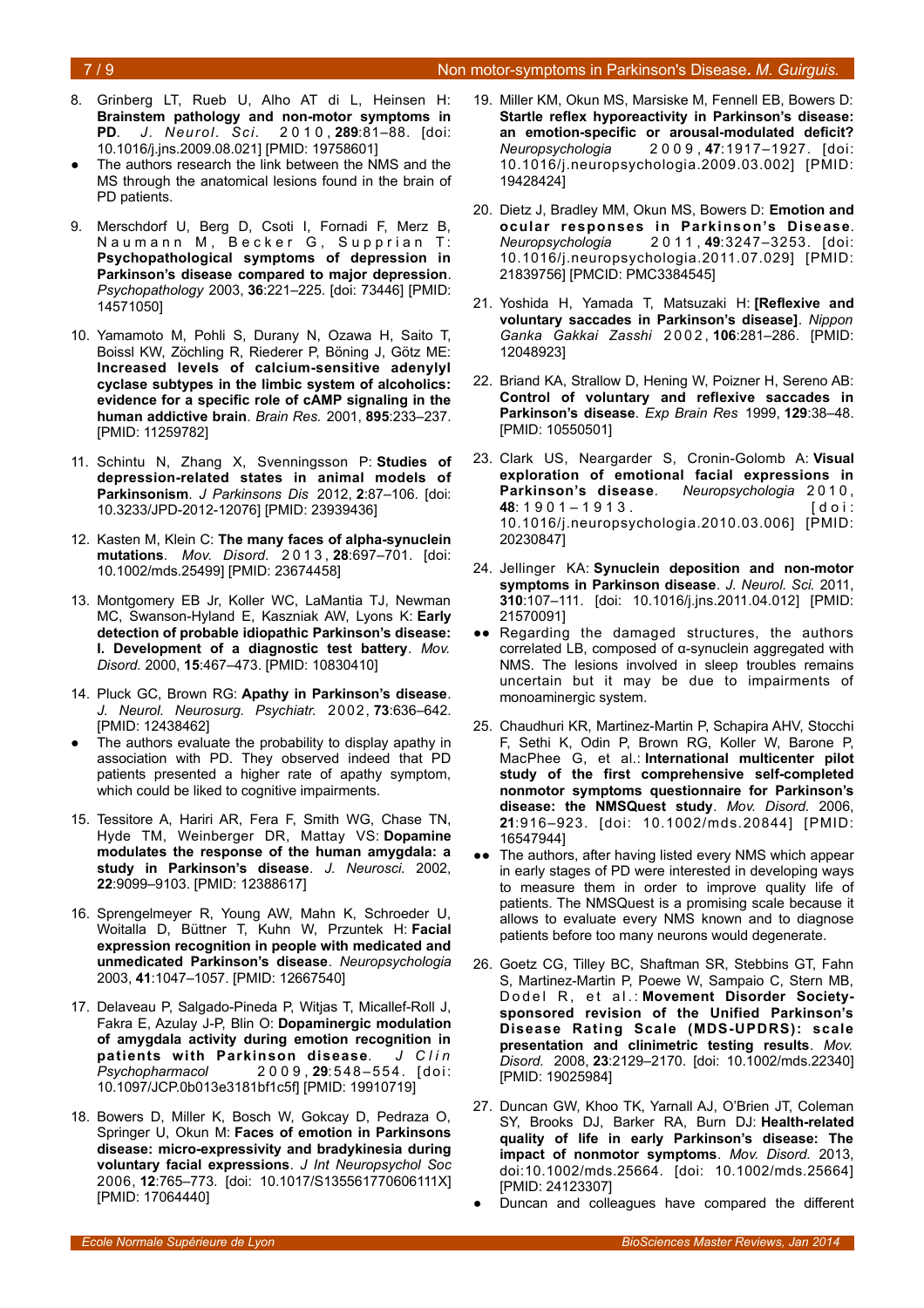scales performed for evaluating NMS symptoms like the NMSQuest. They study their sensitivity to detects the cognitive and emotional impairments, and their reproducibility. .

- 28. Polymeropoulos MH, Lavedan C, Leroy E, Ide SE, Dehejia A, Dutra A, Pike B, Root H, Rubenstein J, Boyer R, et al.: **Mutation in the alpha-synuclein gene identified in families with Parkinson's disease**. *Science* 1997, **276**:2045–2047. [PMID: 9197268]
- 29. Corti O, Lesage S, Brice A: **What genetics tells us about the causes and mechanisms of Parkinson's disease**. *Physiol. Rev.* 2 0 11 , **91**:1161–1218. [doi: 10.1152/physrev.00022.2010] [PMID: 22013209]
- This review summarize the different mutations found in inherited PD, linked them to neurological lesions which are also observed in sporadic PD. It could be a beginning to performed models which would be equivalent to sporadic form of PD.
- 30. Richfield EK, Thiruchelvam MJ, Cory-Slechta DA, Wuertzer C, Gainetdinov RR, Caron MG, Di Monte DA, Federoff HJ: **Behavioral and neurochemical effects of wild-type and mutated human alpha-synuclein in transgenic mice**. *Exp. Neurol.* 2002, **175**:35–48. [doi: 10.1006/exnr.2002.7882] [PMID: 12009758]
- 31. Tofaris GK, Garcia Reitböck P, Humby T, Lambourne SL, O'Connell M, Ghetti B, Gossage H, Emson PC, Wilkinson LS, Goedert M, et al.: **Pathological changes in dopaminergic nerve cells of the substantia nigra and olfactory bulb in mice transgenic for truncated human alpha-synuclein(1-120): implications for Lewy body disorders**. *J. Neurosci.* 2006, **26**:3942–3950. [doi: 10.1523/JNEUROSCI.4965-05.2006] [PMID: 16611810]
- 32. Chen L, Feany MB: **Alpha-synuclein phosphorylation controls neurotoxicity and inclusion formation in a Drosophila model of Parkinson disease**. *Nat. Neurosci.* 2 0 0 5 , **8**:657–663. [doi: 10.1038/nn1443] [PMID: 15834418]
- 33. Wakamatsu M, Ishii A, Iwata S, Sakagami J, Ukai Y, Ono M, Kanbe D, Muramatsu S, Kobayashi K, Iwatsubo T, et a l . : **Selective loss of nigral dopamine neurons induced by overexpression of truncated human alpha-synuclein in mice**. *Neurobiol. Aging* 2008, **29**:574–585. [doi: 10.1016/j.neurobiolaging.2006.11.017] [PMID: 17174013]
- 34. Paumier KL, Sukoff Rizzo SJ, Berger Z, Chen Y, Gonzales C, Kaftan E, Li L, Lotarski S, Monaghan M, Shen W, et al.: **Behavioral characterization of A53T mice reveals early and late stage deficits related to Parkinson's disease**. *PLoS ONE* 2013, **8**:e70274. [doi: 10.1371/journal.pone.0070274] [PMID: 23936403]
- 35. Emmer KL, Waxman EA, Covy JP, Giasson BI: **E46K human alpha-synuclein transgenic mice develop Lewy-like and tau pathology associated with agedependent, detrimental motor impairment**. *J. Biol. Chem.* 2 0 1 1 , **286**: 3 5 1 0 4 – 3 5 11 8 . [ d o i : 10.1074/jbc.M111.247965] [PMID: 21846727]
- 36. Rockenstein E, Mallory M, Hashimoto M, Song D, Shults CW, Lang I, Masliah E: **Differential neuropathological alterations in transgenic mice expressing alphasynuclein from the platelet-derived growth factor and Thy-1 promoters**. *J. Neurosci. Res.* 2002, **68**:568–578. [doi: 10.1002/jnr.10231] [PMID: 12111846]
- 37. Masliah E, Rockenstein E, Adame A, Alford M, Crews L, Hashimoto M, Seubert P, Lee M, Goldstein J, Chilcote T, et al.: **Effects of alpha-synuclein immunization in a mouse model of Parkinson's disease**. *Neuron* 2005, **46**:857–868. [doi: 10.1016/j.neuron.2005.05.010] [PMID: 15953415]
- 38. Fernagut PO, Hutson CB, Fleming SM, Tetreaut NA, Salcedo J, Masliah E, Chesselet MF: **Behavioral and histopathological consequences of paraquat intoxication in mice: effects of alpha-synuclein overexpression**. *Synapse* 2 0 0 7 , **61**:991–1001. [doi: 10.1002/syn.20456] [PMID: 17879265]
- 39. Halliday GM, Del Tredici K, Braak H: **Critical appraisal of brain pathology staging related to presymptomatic and symptomatic cases of sporadic Parkinson's disease**. *J. Neural Transm. Suppl.* 2006, [no volume]. [PMID: 17017515]
- 40. Fleming SM, Tetreault NA, Mulligan CK, Hutson CB, Masliah E, Chesselet M-F: **Olfactory deficits in mice overexpressing human wildtype alpha-synuclein**. *Eur. J. Neurosci.* 2008, **28**:247–256. [doi: 10.1111/j.1460- 9568.2008.06346.x] [PMID: 18702696]
- 41. Li Y, Liu W, Oo TF, Wang L, Tang Y, Jackson-Lewis V, Zhou C, Geghman K, Bogdanov M, Przedborski S, et al.: **Mutant LRRK2(R1441G) BAC transgenic mice recapitulate cardinal features of Parkinson's disease**. *Nat. Neurosci.* 2009, **12**:826–828. [doi: 10.1038/nn.2349] [PMID: 19503083]
- 42. Bichler Z, Lim HC, Zeng L, Tan EK: **Non-motor and motor features in LRRK2 transgenic mice**. *PLoS ONE* 2 0 1 3 , **8**:e70249. [doi: 10.1371/journal.pone.0070249] [PMID: 23936174]
- 43. Baptista MAS, Dave KD, Sheth NP, De Silva SN, Carlson KM, Aziz YN, Fiske BK, Sherer TB, Frasier MA: **A strategy for the generation, characterization and distribution of animal models by The Michael J. Fox Foundation for Parkinson's Research**. *Dis Model Mech* 2013, **6**:1316–1324. [doi: 10.1242/dmm.011940] [PMID: 24046356] [PMCID: PMC3820256]
- 44. Youle RJ, Narendra DP: **Mechanisms of mitophagy**. *Nat. Rev. Mol. Cell Biol.* 2 0 1 1 , **12**:9–14. [doi: 10.1038/nrm3028] [PMID: 21179058]
- 45. Arduíno DM, Esteves AR, Cortes L, Silva DF, Patel B, Grazina M, Swerdlow RH, Oliveira CR, Cardoso SM: **Mitochondrial metabolism in Parkinson's disease impairs quality control autophagy by hampering microtubule-dependent traffic**. *Hum. Mol. Genet.* 2012, **21**:4680–4702. [doi: 10.1093/hmg/dds309] [PMID: 22843496]
- 46. Fleming SM, Fernagut P-O, Chesselet M-F: **Genetic mouse models of parkinsonism: strengths and limitations**. *NeuroRx* 2 0 0 5 , **2**:495–503. [PMID: 16389313] [PMCID: PMC1144493]
- ●● The authors show the complexity of the establishment of one unique model. For example in the KO Parkin model mice present different phenotype. To explain it, they put forward a hypothesis of environmental and intrinsic factors which could have an effect on the appearance or not of the symptoms.